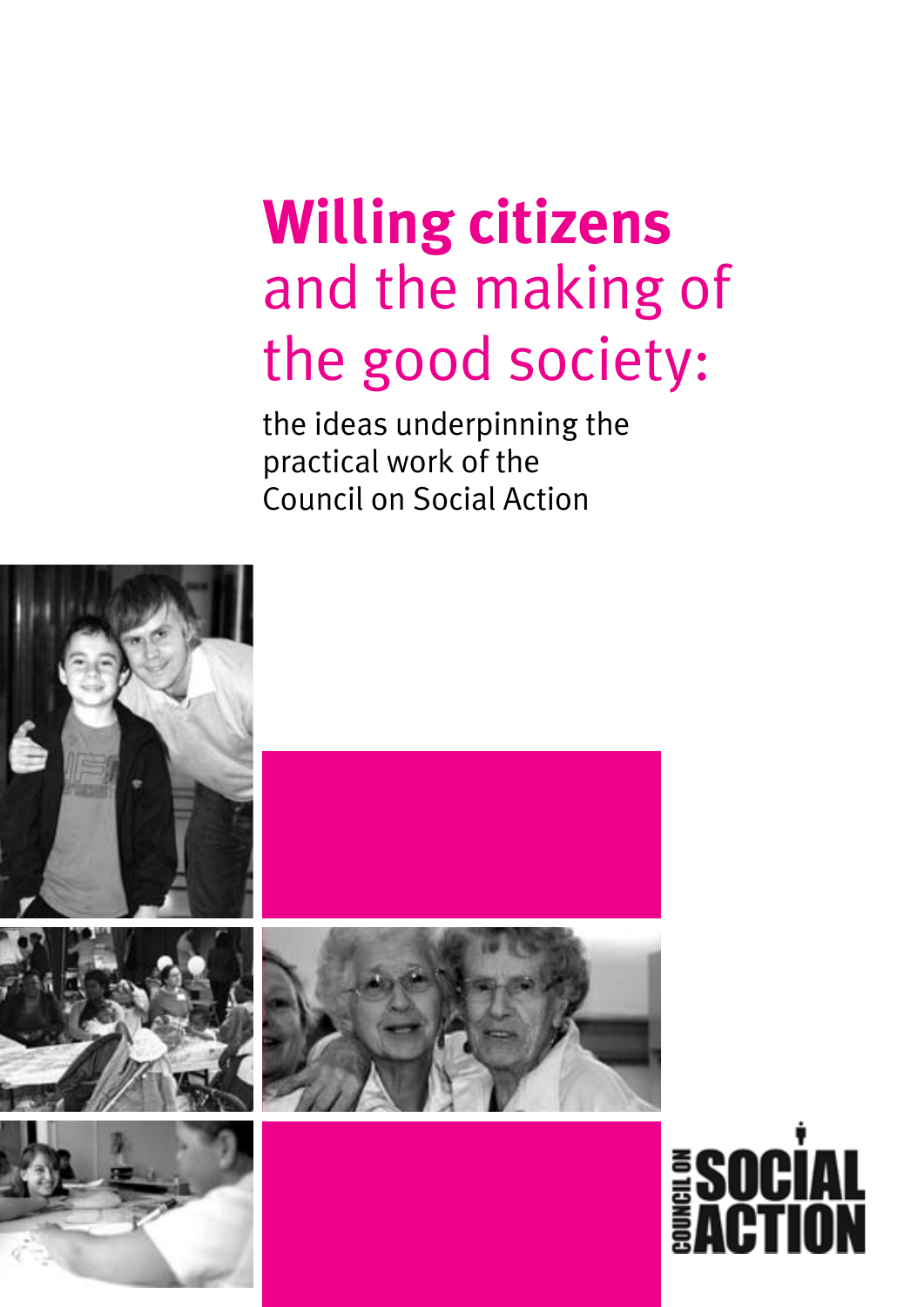community I'll! inks

This publication has been produced with the support of Links UK, the national team of Community Links.



The work of the Council on Social Action Is funded by the Office of the Third Sector.

Published by Community Links ©2008

ISBN 978-0-9561012-1-1

Registered charity no. 1018517

CoSA paper number one Willing citizens

Design by www.intertype.com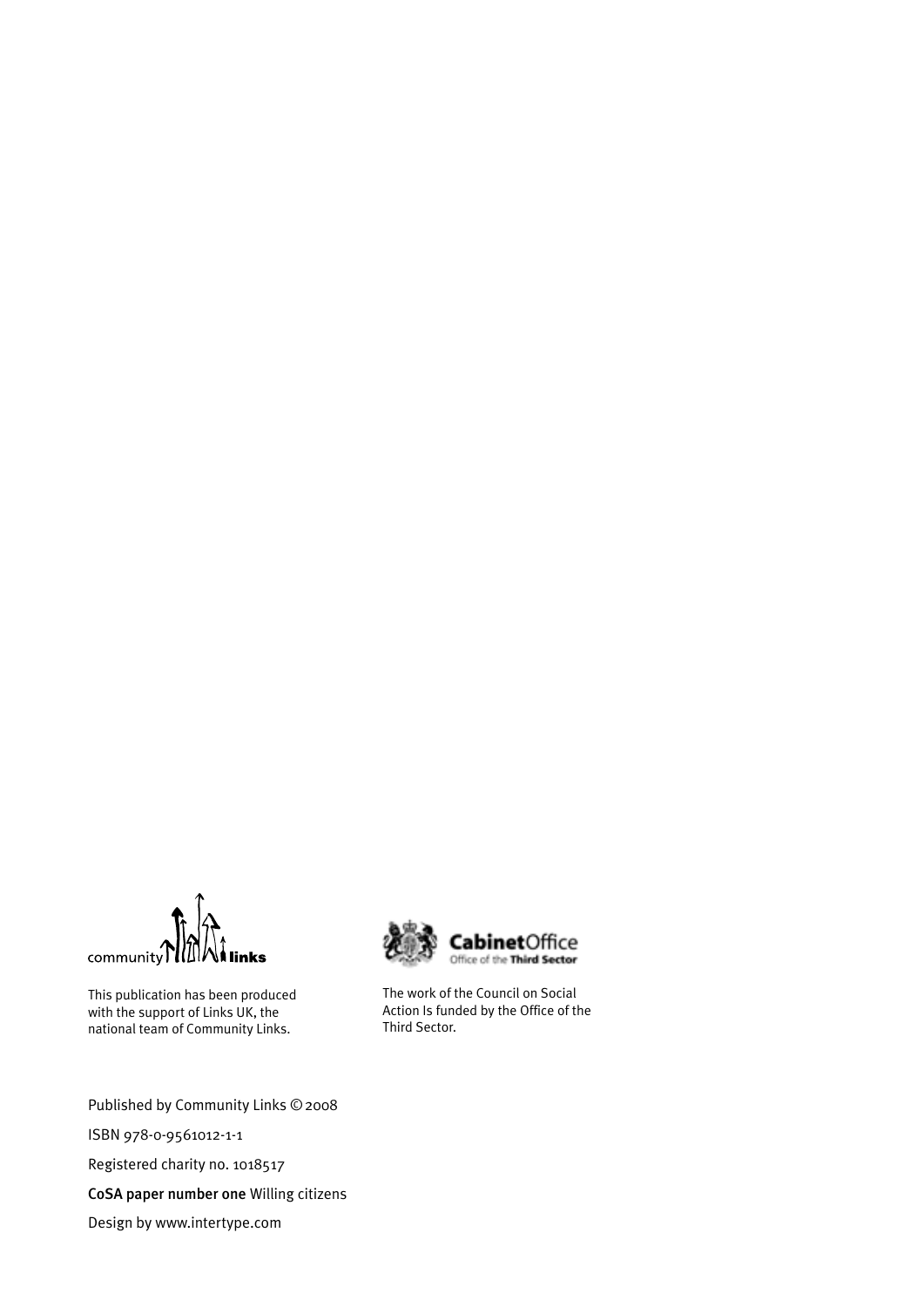## Willing citizens and the making of the good society

CoSA paper no. 1

The Council on Social Action was set up by the Prime Minister in 2007. It brings together innovators from every sector to generate ideas and initiatives through which government and other key stakeholders can catalyse, develop and celebrate social action. We consider "social action" to include the wide range of ways in which individuals, communities, organisations and businesses can seek through their choices, actions and commitments to address the social issues they care about.

The Prime Minister encouraged us to be bold. We have tried to learn from what has worked in the past and from what hasn't but to not be burdened by old certainties. Sustained progress depends on a positive response from those to whom our recommendations are directly addressed and from those who influence opinion, particularly in the media. We challenge you, as we are challenging ourselves, to be openminded, and to be bold.

This paper is the first in a series that is being produced for or by the Council. It sets the scene for our subsequent work on supporting and developing the role of the willing citizen.

The Council has a small support team equivalent to two full-time posts and  $14$  members – all extraordinary people with lots of ideas but very busy diaries. We are thus especially grateful to the senior civil servants, the many practitioners and to the corporate, public and third sector partners who have contributed generously and enthusiastically to the development of our thinking and to the swift progress of our practical collaborations in our first year.

This report is the work of the Council on Social Action, and as such it makes recommendations to government and to others in its capacity as an advisory body, independent of government. It is not a government document or a statement of government policy.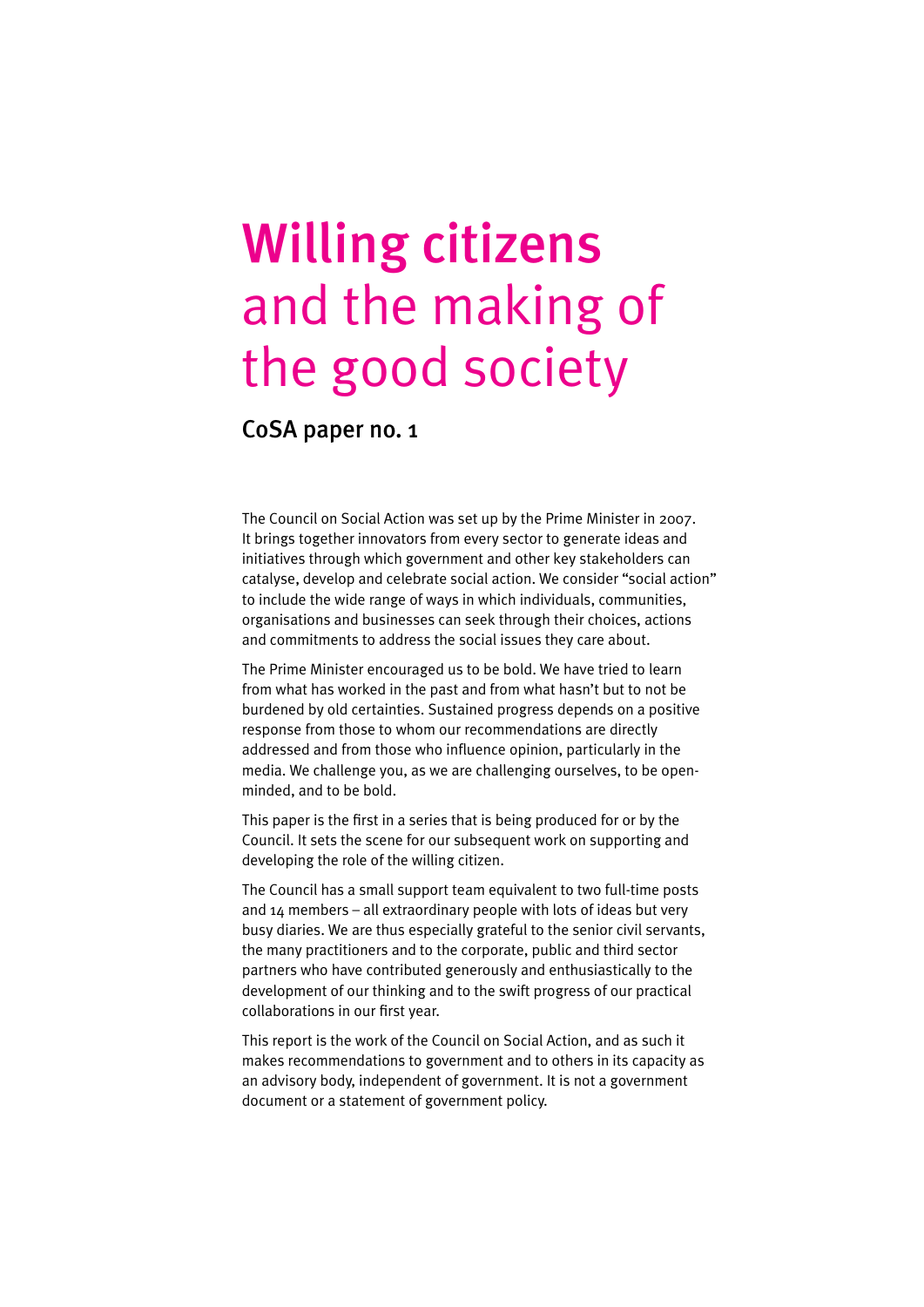## Contents

| Introduction                                      | 3  |
|---------------------------------------------------|----|
| The good society                                  | 4  |
| Willing citizens                                  | 5. |
| The Council on Social Action and willing citizens |    |
| Conclusion                                        | 11 |
| References                                        | 12 |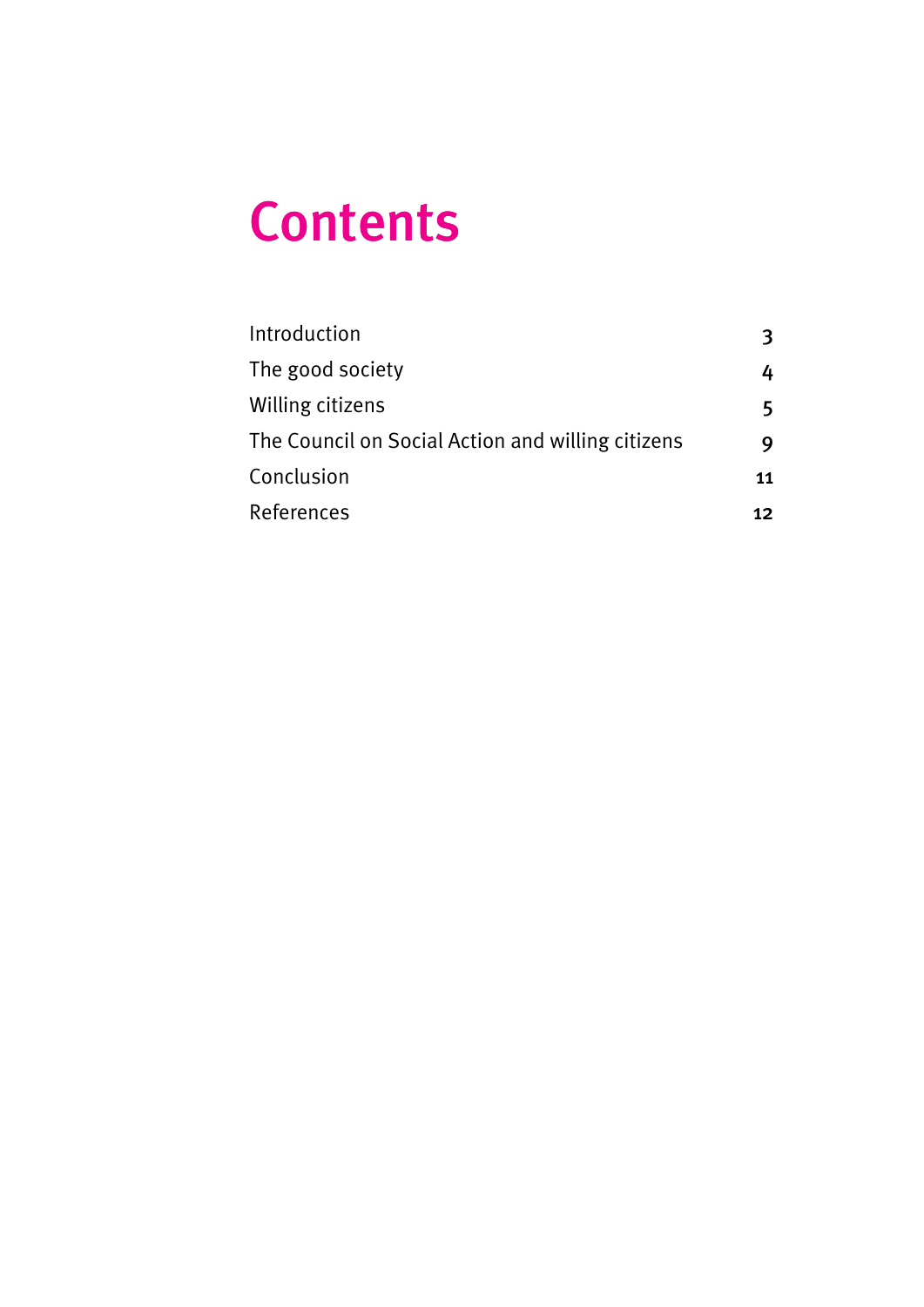## Willing citizens and the making of the good society

## Introduction

The Council on Social Action starts with a belief in the existence of the good society. There is much that is bad in the world; talent wasted, aspirations unrealised, illness endured and harm done. But there is much more that is good; people supporting one another, communities finding solutions to problems, generosity and differences resolved.

The good society is not something that just happens; it has to be made and continually sustained. In this process, more people must be helped to share in the good society. We are optimistic that this can be achieved. This begins with each of us as individuals making two profoundly important decisions; that I want to help make the good society and I believe that I can.

In order to understand how and why people make the decision to act for the good society, we have to explore the way people make choices about what they value, what they want to be part of and how they want to behave. We also have to explore how people can be empowered to play as effective a role as possible in making the good society.

The people who drive the effort to make the good society are willing citizens. These people choose to be a part of a local and global community where people show concern for one another. They acknowledge the power of individuals and the value of collaborating to use this power for the collective good. They are 'willing' in the sense that they behave in this way not because they feel they have to, but because they want to. This gives their effort energy, creativity, confidence and the commitment to persevere.

The good society is made up of willing citizens: the school child who goes over to a new arrival to make them feel welcome; the woman who gives her time to mentor someone; the company chairman who ensures all his staff earn a living wage; the scientist who devotes her career to finding a cure; the nurse who spends time comforting the families of her patients; all those doing the infinite number of things that can make other people's lives better.

The good society is not something that just happens; it has to be made and continually sustained.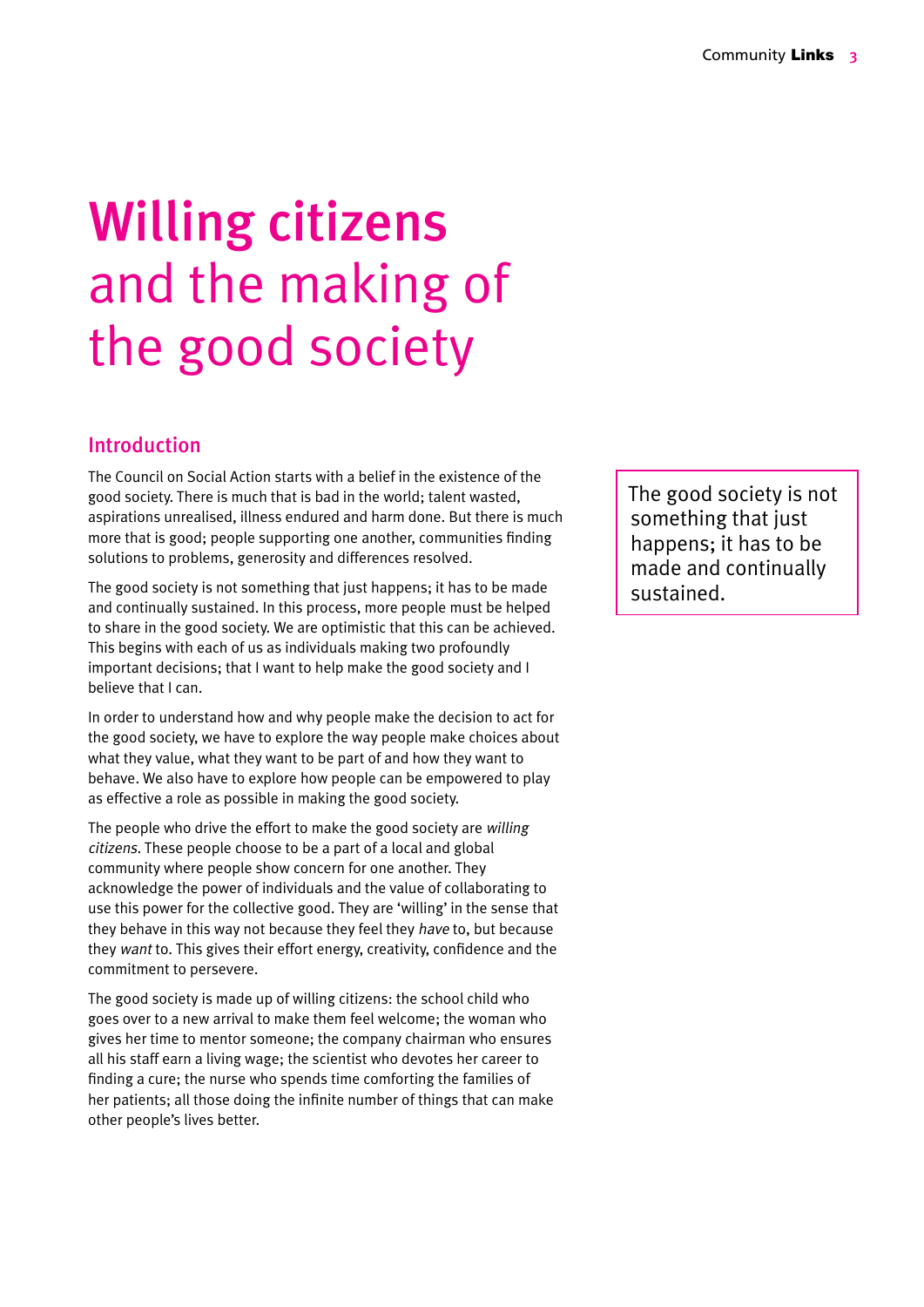New forms of mass, creative collaboration announce the arrival of a society in which participation will be the key organising idea rather than consumption and work. People want to be players not just spectators, part of the action, not on the sidelines.

Making the good society needs coordinated action between individuals and institutions all pulling in the same direction

## The good society

A major study by the Commonwealth Foundation asked 10,000 people from across the globe to describe the good society. (Knight et al 2002) The responses revealed that the good society is:

- Where basic needs are met people have access to sustainable livelihoods, reasonable standards of living, access to utilities, health and education. They feel safe and secure at home and in the community;
- $\blacksquare$  Where there is association people experience a strong sense of belonging and neighbourliness. There is a sense of shared values;
- $\blacksquare$  Where there is participation people feel fairly and justly treated and do not experience social discrimination they feel involved in public affairs and listened to.

The study concludes that in order to achieve the good society the priority is to revive democracy, or in other words, move towards collective decision taking and action in which government is one stakeholder amongst others.

As the Commonwealth Foundation study shows, believing that the existence of democracy means the good society has been achieved comes at a cost. Such oversimplification leads to complacency on the part of those in government and those who vote that once a democratic government is in place, the job is done. It leads to a lack of action and thought on the role of individuals and the public, private and voluntary sectors in sustaining and extending the good society. If our primary interest is making the good society, then democratic representation is one element of that but it is not the whole story.

With continuing inequality and unmet needs, the task for the Council on Social Action is to lead work that will support the genuine participation of diverse groups and individuals in the process of making the good society. Its work must not be about what government or other major forces can do unto others but about what we as a society can do together. People are becoming more directly engaged in many spheres Charles Leadbetter suggests 'new forms of mass, creative collaboration announce the arrival of a society in which participation will be the key organising idea rather than consumption and work. People want to be players not just spectators, part of the action, not on the sidelines.'

So, making the good society needs coordinated action between individuals and institutions all pulling in the same direction and, as Michael Edwards asks, 'how do societies decide which direction in which to go?' (Edwards 2007) In order to set the course that the Council on Social Action will take, it is important to make clear the values that underpin its effort. We put forward the following that might serve as the starting point:

We all have power. There is a desire that this power should be used as a force for good in every part of our lives at home, at work and at play. The wellbeing of us all, our communities and our planet, is dependent on the aggregation of these individual, everyday behaviours. Together, through our actions, we have the power to change the world.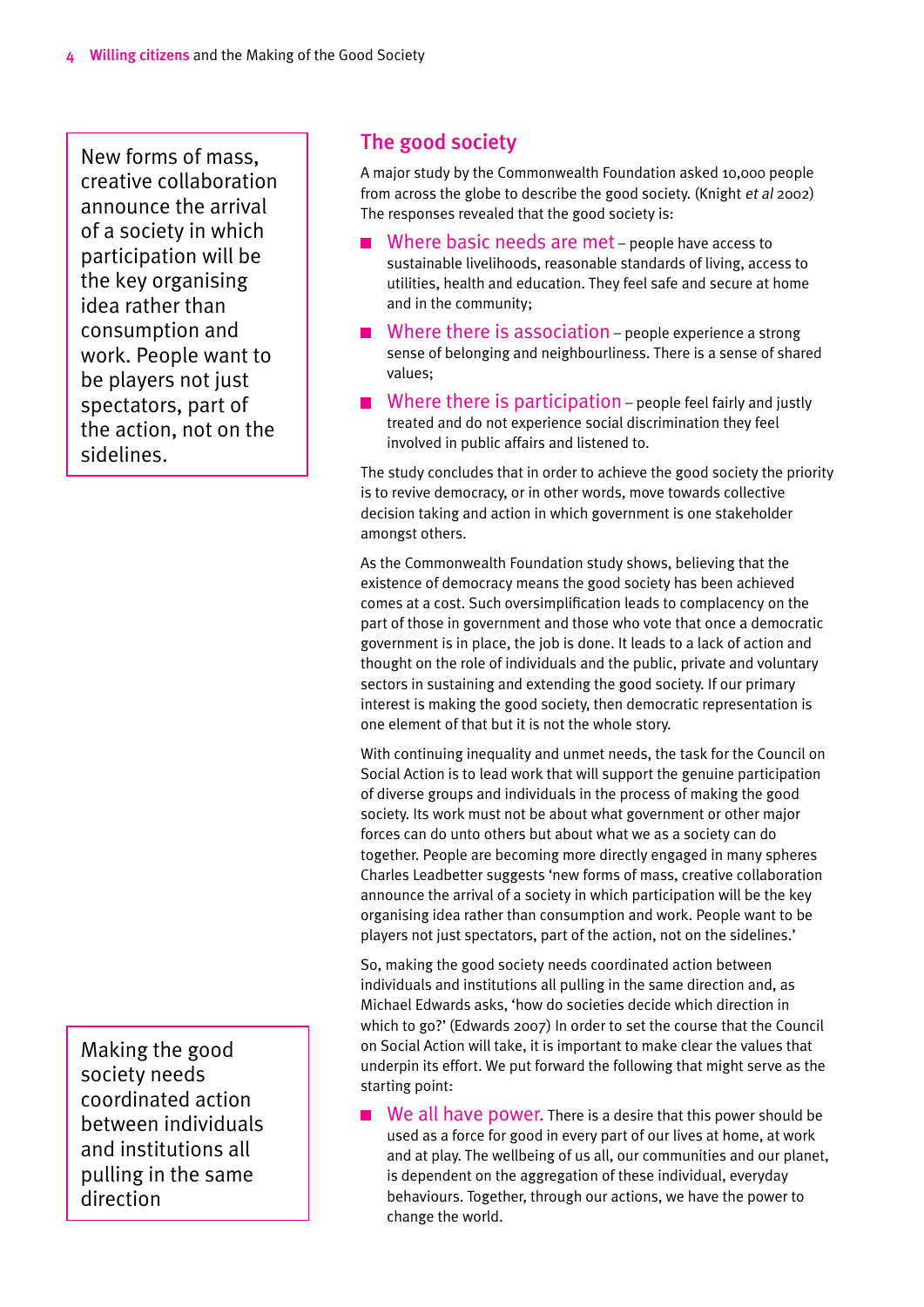- $\blacksquare$  We are equal. There is a belief that the individual is the author of their own life and can and should rise as far as their talents can take them but a recognition that we all need support at some time in our lives. With the right support and access to resources, everyone has the potential to achieve great things.
- $\blacksquare$  We are all connected. The actions of each of us impact on the lives of others. Acknowledging this makes us tolerant and respectful of each other and recognise that we are more if we combine and collaborate than if we pursue me-first individualism. There is a sense of solidarity between each other across the world and between us and future generations.

We all need to work together. Our democratic representatives will not, on their own, deliver the change we desire. Our public agencies such as schools or hospitals will not, on their own, create the world we want. Industry, business or the market will not, on their own, provide the means or the answers. Community organisations, social enterprises, trade unions or faith groups will not, on their own, save the world. But all of these are part of the response and unless we work together, we will not succeed. Our best ideas are created when we work together with others who are not like us.

■ We must be guided by those who have least. People who experience a problem understand it best. Given the opportunity, the right space, an audience willing to listen, access to the right resources and networks, the solutions developed by those who currently have least can change the world.

 $\blacksquare$  We are optimistic. We believe that we can succeed in this effort to ensure that everyone shares in the good society.

These are not just intangible, airy words. They find practical expression in the daily lives of society's willing citizens. They inspire people, they determine the ways they lead their lives and they define what people are trying to achieve.

As Prime Minister Gordon Brown wrote in Britain's Everyday Heroes, 'our communities across the country are not flawlessly perfect, but nor are they utterly broken.' (Brown 2007) In every place there are willing citizens. Much activity is happening already but there is both a need and the opportunity to do better.

### Willing citizens

The word citizen is, to begin with, a legal term defining membership of a state. In its original form, civitas, it defines people united in a city or community. However, the term has grown to reflect a wider set of definitions. Firstly, it implies a set of rights to which individuals are entitled and secondly it sets out a broader set of social and civic responsibilities that an individual must meet. This concept of rights and responsibilities has been an important influence on social policy in recent years.

New approaches to citizenship seek to move beyond seeing the state as bestowing rights and demanding responsibilities of its subjects. In doing so, they 'aim to bridge the gap between citizens and the state

New approaches to citizenship seek to move beyond seeing the state as bestowing rights and demanding responsibilities of its subjects. In doing so, they 'aim to bridge the gap between citizens and the state by recasting citizenship as practised rather than given.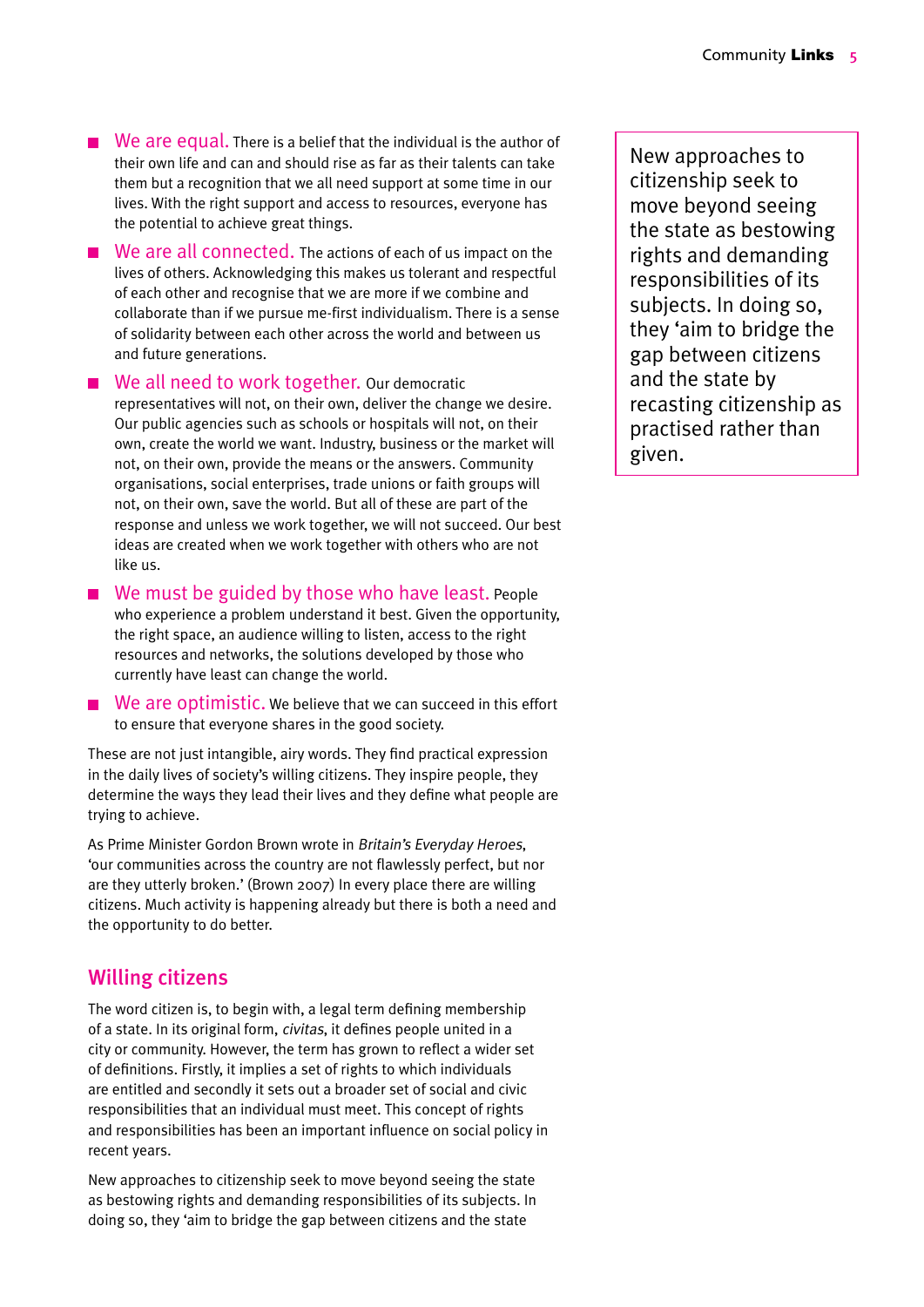People choose to be willing citizens not because they are forced from without, but because they are compelled from within.

But, there is one underlying requirement for this to work, and that is willingness. This is why we put forward the idea of the willing citizen as being the driving force of efforts to make the good society.

by recasting citizenship as practised rather than given.' (Cornwall and Gaventa, 2001. p.33)

Furthermore the term has developed to define citizens, not as subjects who are subordinate to the state, but as people who have made a stand and profoundly changed their society. Think of Sylvia Pankhurst, who met with other suffragettes in the building that Community Links now occupies in east London. Or think of Václav Havel, fighting for freedom from totalitarian control in the former Czechoslovakia. In Power of the Powerless Havel wrote how he and others were simply a 'physicist, a sociologist, a worker, a poet, individuals who are doing what they feel they must.'

The sub-title for this novel is 'Citizens against the state.' Perhaps, then, it is an odd choice of source in an argument encouraging an approach to citizenship that sees all the parts of society trying to act together. But it would be short sighted to ignore the fact that the actions of the state and, for that matter, business and elements of civil society, can act against the values which are set out above and which drive our work. The challenge is, as is said above, to get all the institutions of society pulling in the same direction.

In addition to addressing dilemmas about the relationship between the individual and the state, exploring the concept of citizenship also reveals other relationships and opportunities. It draws attention to the fact that individuals working in the state are themselves citizens and that their day to day actions at work are intrinsically linked to their day to day actions as individuals, living in families and being part of communities. Similarly, it emphasises the role that citizens working in the private and voluntary sectors can play in making the good society.

This more rounded sense of citizenship is important. On the one hand it encourages the participation of individuals in making the good society. It says that all of us when we are at home, when we go to work and when we meet up with friends and enjoy ourselves are citizens and the things we do can have a positive effect on other people's lives. On the other hand it strengthens the accountability and responsiveness of our public, private and voluntary institutions as being the sum of the individual actions of their workers. But, there is one underlying requirement for this to work, and that is willingness.

This is why we put forward the idea of the willing citizen as being the driving force of efforts to make the good society. In the mantra of rights and responsibilities, the idea of responsibility is important because it tells us about the obligations we have to each other. But responsibility risks being heavy and deadening. If we think about the way the word responsibility is used – we have to accept responsibility, people feel duty bound to take responsibility, or they try to refuse or escape it, responsibility can be said to weigh heavily on our shoulders.

People choose to be willing citizens not because they are forced from without, but because they are compelled from within. This motivation sets an immediately different course for action much closer to the values set out earlier in this paper. A course that is more positive, proactive, creative and energetic. A course that is also much more likely to be sustained than if a person is motivated by just doing what they told or because they feel guilty. Antoine de Saint-Exupery in The Wisdom of the Sands wrote that 'If you want to build a ship, don't drum up the men to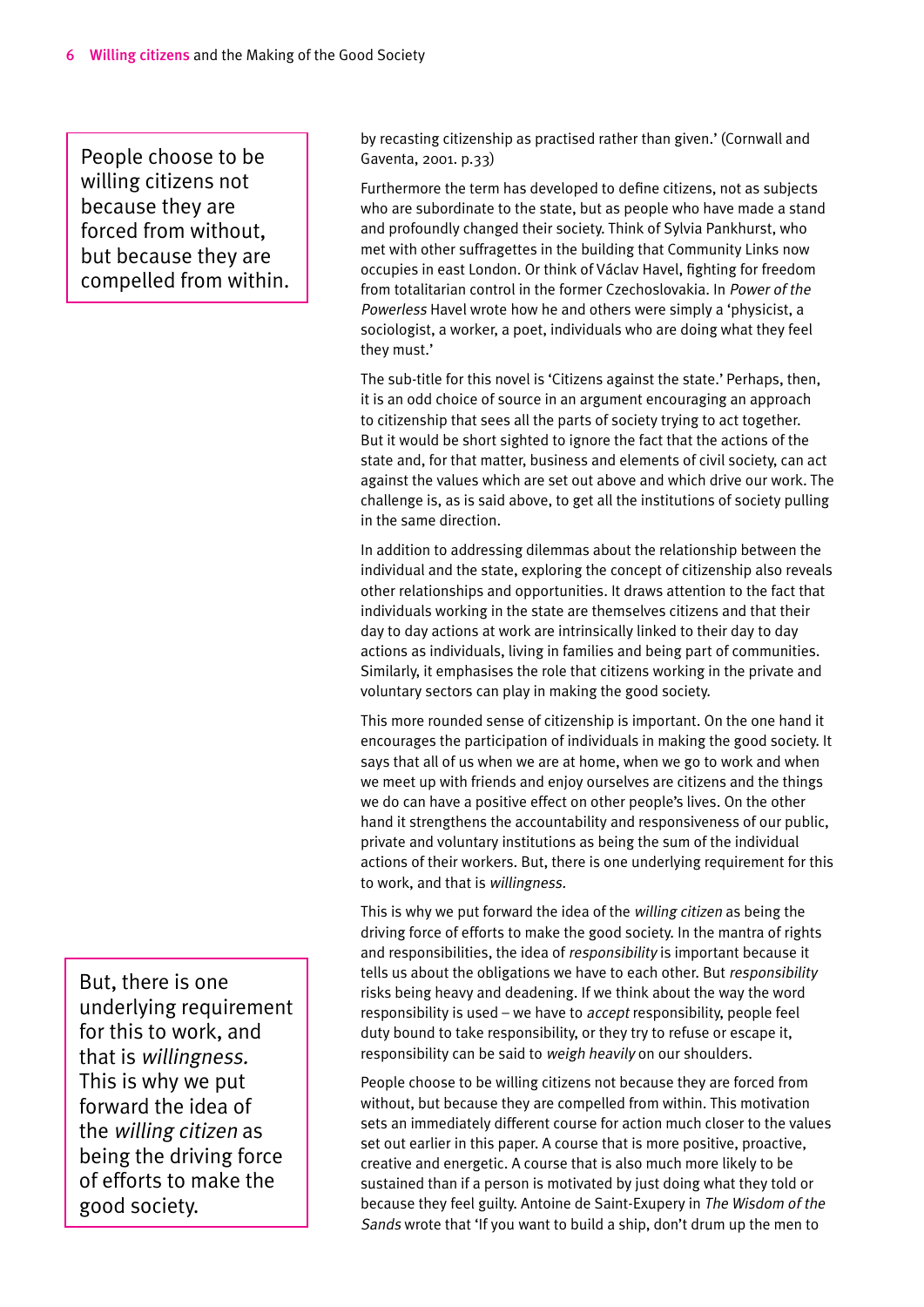gather wood, divide the work and give orders. Instead, teach them to yearn for the vast and endless sea.'

What can willing citizens achieve? The idea creates two powerful forces for good. The first is people who, in their day to day relationships and their work, try to live up to the values expressed above. These are people who are prepared to reach beyond themselves to the lives of those around them, locally and globally, to respond to the needs of others and to take action on their own and in collaboration; the father who patiently spends time reading with his child; the woman who brings two communities together to build peace; the shopper who buys fair-trade or who boycotts the company using child labour; the husband who cares for his wife or the child who cares for her parent.

The results of this work are substantial and useful, from the smallest act of kindness to the greatest and most bold effort to change the world. But the process of doing this work is also valuable. Seeing your actions have a positive effect on the person next to you, or someone on the other side of the world, raises your self esteem and it gives people the confidence and resilience they need to build their own ladder out of problems they face. It creates that sense of personal empowerment which in turn nourishes the desire to achieve more. Kevin Titterton, a volunteer football coach in Sheffield, captures this when he says 'If you can get involved in some voluntary work, it is just brilliant. I know there's a cynical view: that you do it for yourself, for the "feelgood factor", as if there's something wrong with that. If you do voluntary work, yes, you do feel good and you're doing something positive: that is good for your soul, it's good for you as a person. You do start to make a difference, and you see that difference. All the moaning that we all do about the state of things – the gangs of youths, the state of our community – everybody moans about everything, don't they? Everyone says it's not like it used to be, there's no community spirit any more, but they don't do anything about it. If you get involved, you can change something.' (Brown 2007. p.95)

The second force that willing citizens create is a community of people who are prepared to demand, and then accept the need for, bold action by the institutions that represent us in tackling the greatest problems we face. Willing citizens provide the platform for the policy interventions needed to encourage the good society. Perhaps the best example of this is the national consensus that swept in the raft of initiatives inspired by William Beveridge's 1942 report on Social Insurance and Allied Services which set out how to replace the myriad approaches to private and voluntary insurance with a system of welfare and health services that was universal and paid for from taxation. Some might not instinctively view the raising of a new taxes as a cause for celebration, to say the least! But it is inspiring to reflect on the decision that society collectively took to give up their own resources for government to spend for the greater good.

In this, government is seen as a progressive force, collecting resources and deploying them on our behalf and taking decisions that will result in improvements to people's lives. But the levers of government are nothing without the consent of wider society. And so the empowered willing citizen is the partner of the enabling state and not the alternative. Willing citizens help to build and then sustain the necessary consensus for action. They are both a pre-condition for, and a necessary step towards,

 The levers of government are nothing without the consent of wider society. And so the empowered willing citizen is the partner of the enabling state and not the alternative.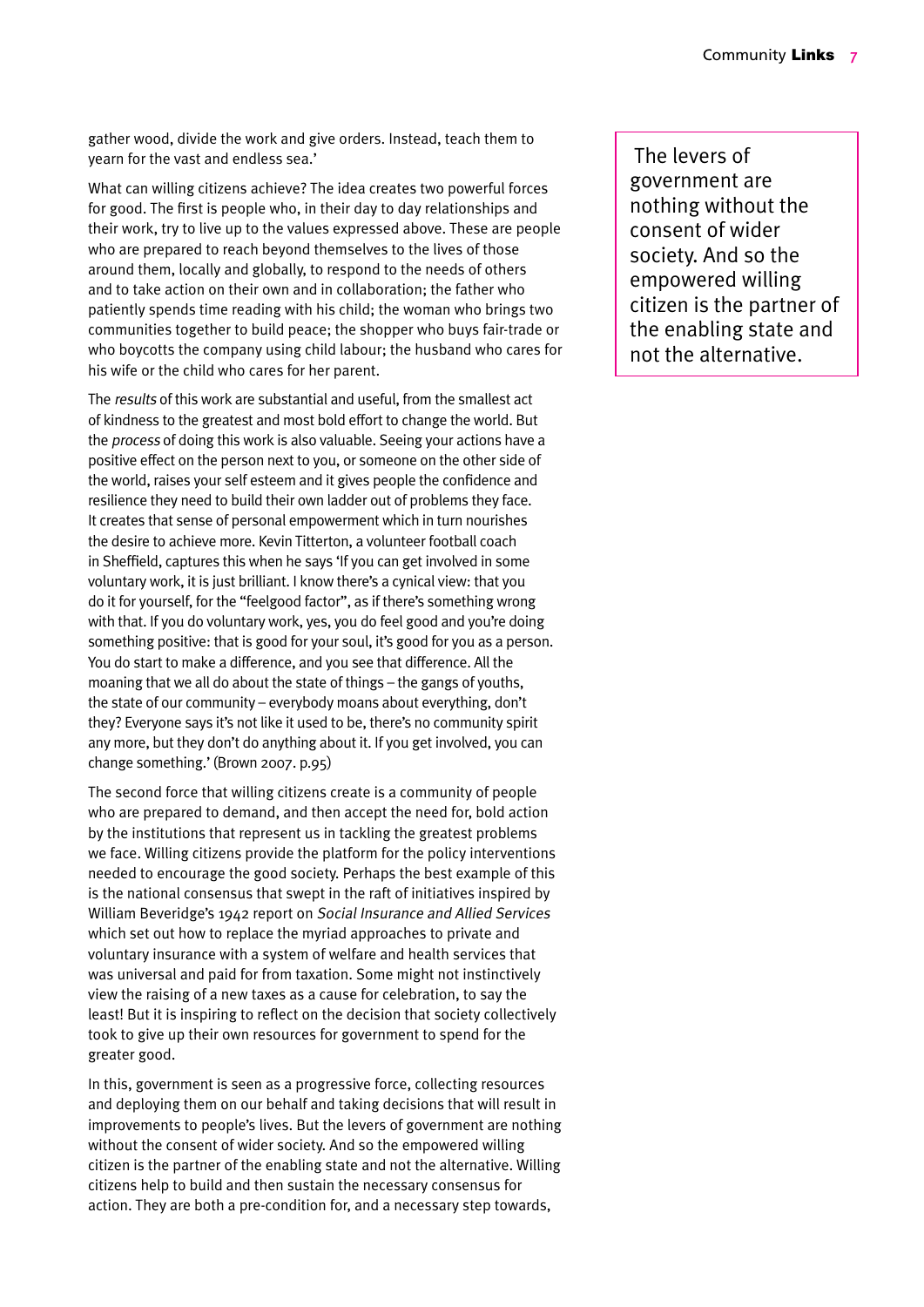achieving what Prime Minister Gordon Brown called in his speech to the United Nations in September 2007 'the greatest coalition of conscience in pursuit of the greatest of causes.' He went on to say; 'Today we have the science, technology, medicine and wealth: what we need now is the unity and strength of purpose to employ the ingenuity and the resources we have.' (Brown 2007b)

Willing citizens are the means to achieving this unity and strength of purpose, and they are the result.

This is cross class. It is absolutely not about cosy notions of middle England. Everyone has something to give and to gain from being a willing citizen. This is also cross faith. When Christians say 'do to others what you would have them do to you.' When Jews say 'what is hateful to you, do not to your fellow man.' When Buddhists say 'hurt not others in ways that you yourself would find hurtful", they are sending out exactly the same message. When Muslims say 'no one of you is a believer until he desires for his brother that which he desires for himself.' When Sikhs say 'treat others as you would be treated yourself.' When Hindus say 'do not do to others what would cause pain if done to you' they are, one by one, whatever their differences of theology, expressing a common article of faith – that you support others not by engaging in one-off acts of charity, but by ensuring that fellow human beings have the same freedoms, the same opportunity to develop their potential, and are treated with the same dignity.

This is not a distant utopia because willing citizens already exist in every community, in every government department, in every business and in every voluntary organisation. The 2007 Civil Service Awards celebrated individuals and teams from across the civil service who have made outstanding contributions to improving people's lives. The Cabinet Secretary's overall 'winner of winners' award went to the peace process team in the Northern Ireland Office for their work on reforming the criminal justice system, managing the relationships with all the parties involved in the peace negotiations and underpinning the work with legislation. Swiss Bank UBS have for 18 years been forging links between its staff in the City and the communities in deprived neighbourhoods in east London, from student mentoring to sponsorship of a new City Academy. And beyond the world of willing citizens at work, a recent pamphlet produced by TimeBank, called Mentoring for New Migrants, points out that every other person in this country has been a volunteer in some way in the past year and 1 in 3 of people in Britain volunteers on a regular basis at least once a month. (TimeBank, 2007) The majority of us are already part of this. In the words of the novelist John Buchan, 'Our task is not to put the greatness back into humanity, but to elicit it, for the greatness is already there.'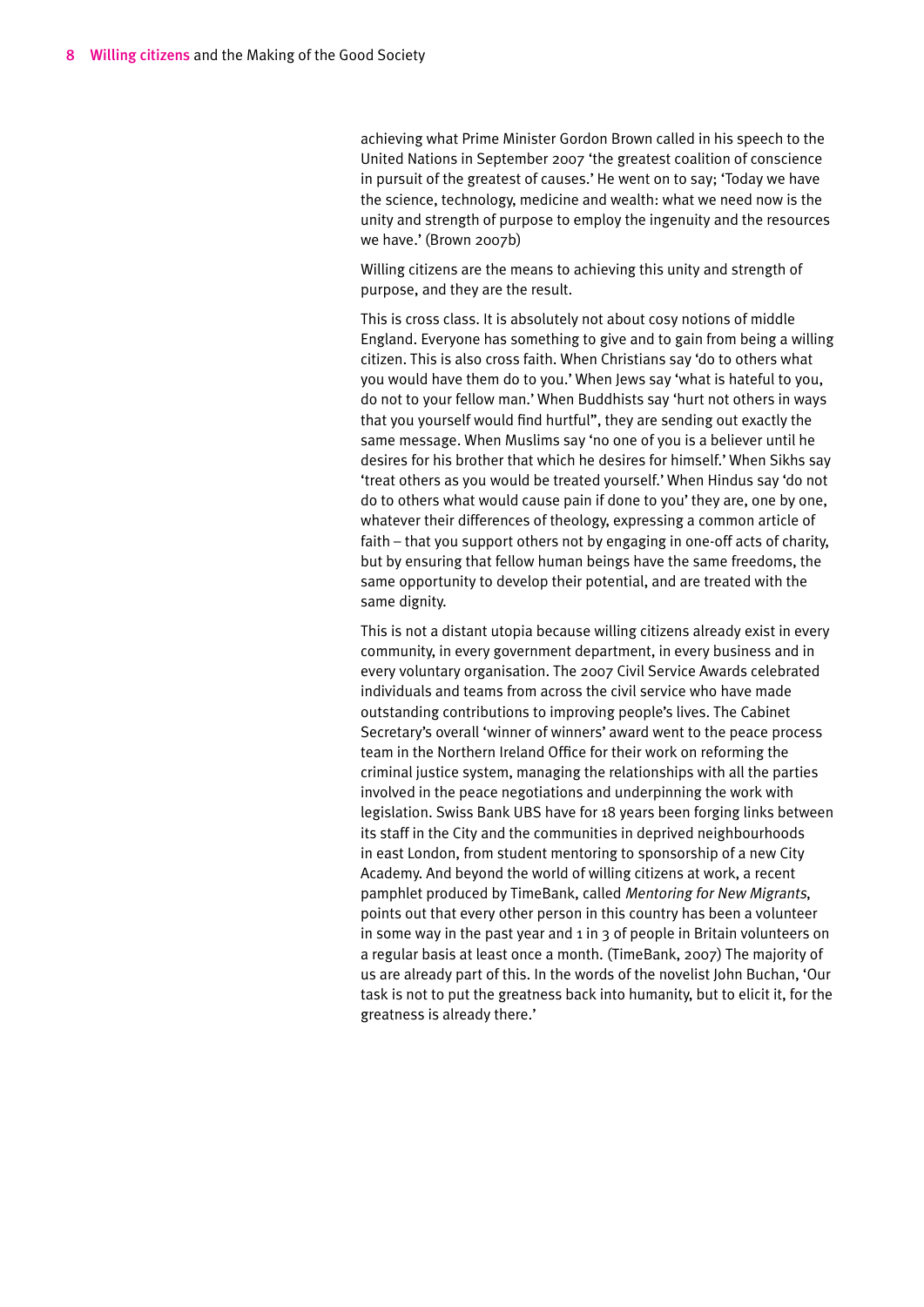## The Council on Social Action and willing citizens

Community organisations are often accused of "preaching to the choir" – seeking to further engage only those people who are already active in the community. To significantly increase the level and extent of willing citizenship the Council on Social Action must answer the following big question:

#### How can we make more willing citizens?

This question has to be asked of two very different groups. First, what can we do to encourage those who already feel comfortable and are unconcerned about the discomfort of others? Those like the 1990s MP who said he knew all about the homeless, they are the people you step over on your way out of the opera. Or the city banker, in a letter to the City AM newspaper, saying 'Who cares if bonuses are lower this year, I can still buy a Porsche.'

Second, what can we do to engage and draw in those who are so vulnerable or disconnected from society that they end up separating themselves further, or worse, causing harm to themselves and others? Those like the members of a family overtaken by drug or alcohol abuse and who make life a misery for each other and their neighbours. The idea of making someone willing is of course an absurd contradiction. The question here is really what can we do to make people realise what we all have to gain from being willing citizens? The Council on Social Action will have to answer this if it is to reach and engage people in the collaborative effort of making the good society.

In so doing, it has to build its work on an understanding of identity and how it is constructed. The identity we choose for ourselves defines the choices we make as members of families and communities, as consumers and as workers. It determines what we value, what we feel part of, who we agree and disagree with, what messages and influences we give importance to, what we want to change and how we want to behave. If 'We Are What We Do', then our choice of identity determines that.

Some people get one-dimensional and restricting identities thrust upon them by others. Think of the way a group of young people who chose to wear a particular sort of jumper were branded 'hoodies' and endured all that was implied by that term or think of someone coming out of prison who is forever branded an offender. People can also hold many identities at once reflecting different aspects of their lives: father, son, colleague, boss, husband, friend, voter, customer, patient, Leyton Orient fan. But values, when they are deeply held, run through all these to create an intuitive sense of the life we want to lead. As Alvin Toffler said, 'values are the "big things" you think about whilst you're doing the small things, so that all the small things go in the right direction.' Values determine what we take for granted and the assumptions we make, they determine what we define as common sense.

The Council on Social Action needs to understand these processes and the influences that act on people and shape their values. In particular, what information and experiences do people need in order to be convinced that there is a different way of being that is better for all and to choose this path instead? It needs to ask how more people can be encouraged to identify with the values and actions of willing citizens

The identity we choose for ourselves defines the choices we make as members of families and communities, as consumers and as workers. It determines what we value, what we feel part of, who we agree and disagree with, what messages and influences we give importance to, what we want to change and how we want to behave.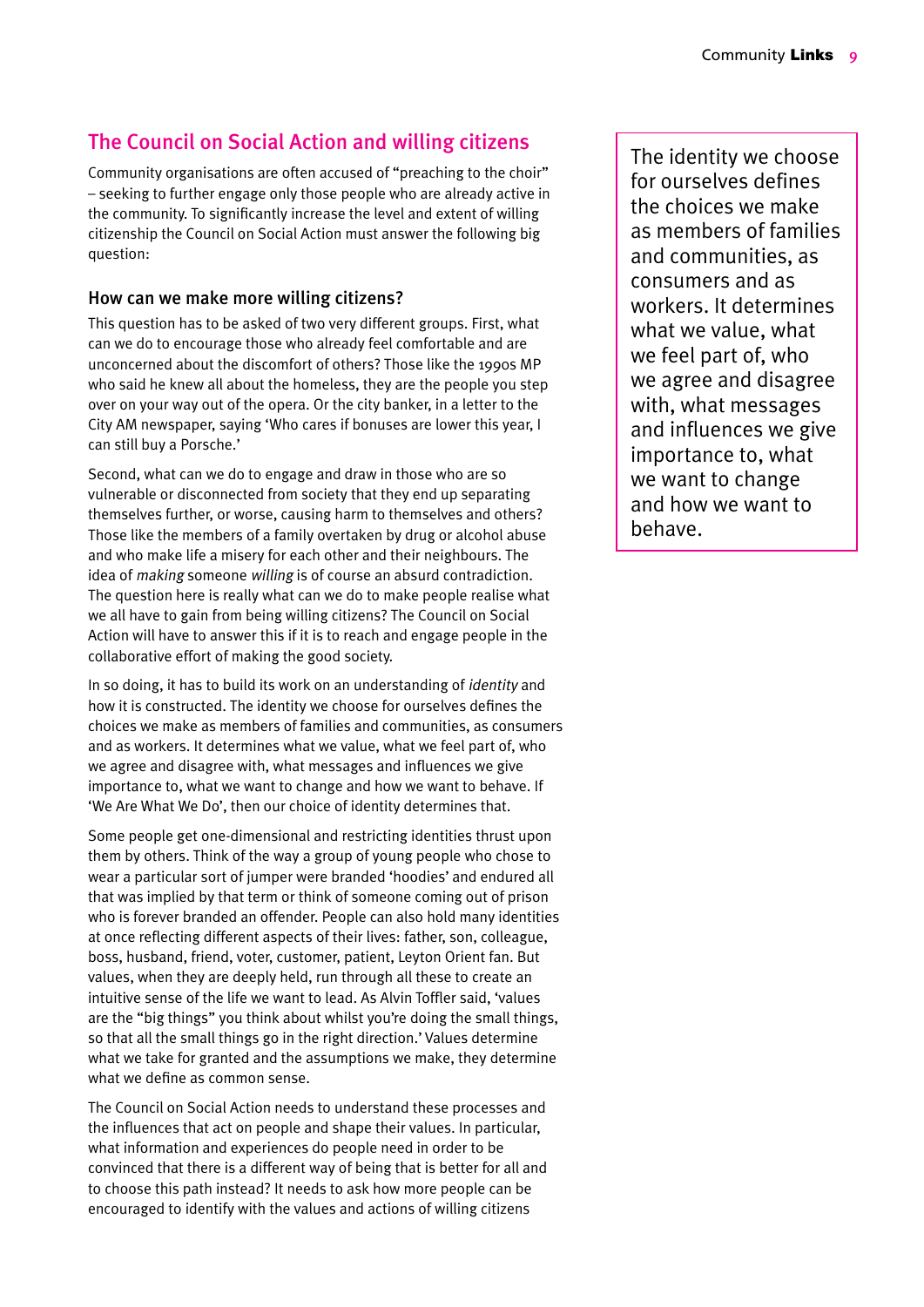'I always think back to the very first family that I worked with. Mum had mental-health issues that hadn't been diagnosed. When I finished working with her after about three or four years, she went to college, got qualifications and is managing her life. She got back in touch with family that she had lost contact with, the children were attending school regularly, and she was happy.'

as defined here. This is important for the Council, because, for the first group mentioned above, convincing people to choose and sustain this identity is the first step on the journey from me-first individualism, looking out for your own interests at the expense of others, to the idea of the willing citizen acting in collaboration with others to make the good society.

It is important for the second group because helping people to see that there is another way of living is the first step on the journey out of isolation and vulnerability towards self confidence and a stake in society. Pat Beattie, a worker with a ground breaking project in Dundee working with families best known for persistent anti-social behaviour recalls 'I always think back to the very first family that I worked with. Mum had mental-health issues that hadn't been diagnosed. When I finished working with her after about three or four years, she went to college, got qualifications and is managing her life. She got back in touch with family that she had lost contact with, the children were attending school regularly, and she was happy… Whereas when I first started working with her, she was distraught, very anxious. I have always felt that I was leaving (families) in a better place than they were when they started off.' (Brown 2007. p.170)

This leads to a second big question for the Council on Social Action:

#### What can we do to make willing citizens feel and be more powerful?

We have to ensure that everyone has the skills and the resources to contribute to making the good society. This is about power: economic power – access to material resources; social power – access to knowledge, skills, and partners for collaboration; political power – access to decision making; and psychological power – the self confidence and belief in one's own ability to bring about change. Perhaps the last of these is the most important. This is the power that the people featured in the book Britain's Everyday Heroes have in common. People like Vic Ecclestone who 'simply believed things could be better than they were and set about making them so.' (Brown 2007. p. 211)

The obvious point is that in the exercise of power some people have more influence than others. What we all have in common though is the same instinctive process of thought and action when we see something that we want to change. We ask ourselves what resources and what influence do I have to respond? This is true of the child seeing the discomfort of a new classmate on their first day at school and of the Prime Minister in Number 10 seeing children still growing up in poverty.

Analysing and building power is a vital part of supporting effective willing citizens. The Council on Social Action will have to work to create new opportunities and openings in the practice and structure of power. Its practical work will have to make people feel more powerful and posses the tools to be more powerful. Of the Council's first initiatives already underway, the Global Forum on Social Leadership will share learning from across the world about how willing citizens are using their individual and collective actions to build a better world. It will bring willing citizens together in unexpected groupings – world leaders with children, international business leaders with people running micro enterprises. It will inspire new collaborations, actions and networks.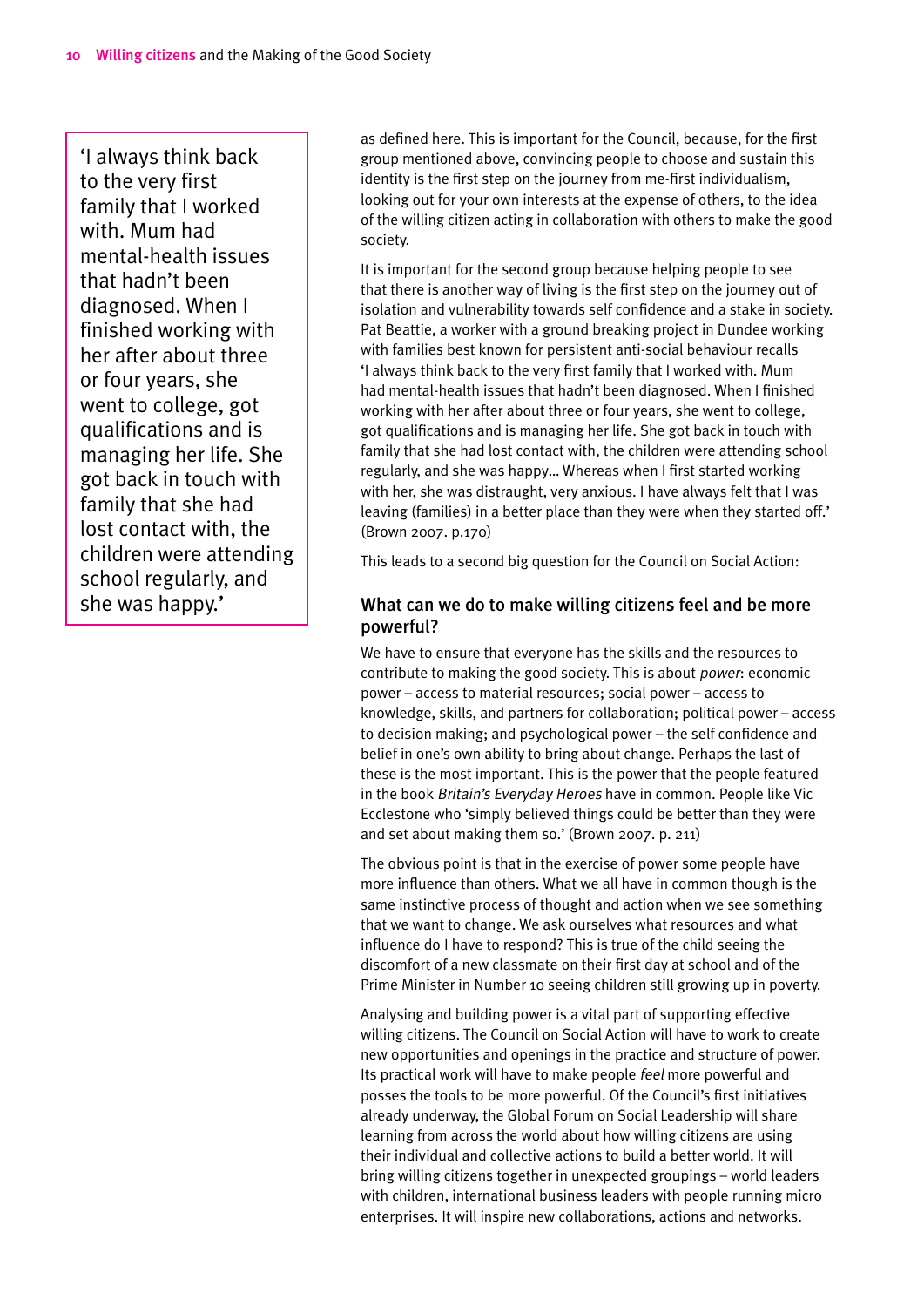Alongside this, the Prime Minister's Awards for Pro-Social Technology will reward and support the development of ideas which promote the social uses of existing and widely-owned technology. This aims to help willing citizens to be more powerful by bringing these technologies to greater scale making them more widely and more cheaply available so more can use them; it will reward the work of companies developing these technologies and provide incentives to develop more products like this.

So the Council on Social Action's contribution to making the good society is in encouraging and stimulating the work of willing citizens. The Council's role is to bring together leading social activists and innovators and harness their creativity and commitment to this agenda. Their role is to generate new ideas, bring people and organisations together to develop ideas, and support the delivery of initiatives. Albert Einstein said that 'the significant problems we face cannot be solved at the same level of thinking we were at when we created them' and the Council on Social Action needs to look back on its work in later years and say it did extraordinary things. Clayton M. Christensen coined the phrase 'disruptive technology' to describe a technological innovation, product or service that overturns the status quo in its field. Such technologies are, in broad terms, designed either to create new markets amongst non consumers or to meet the needs of mainstream customers who want more. To draw language from a different field, the Council must seek out and develop disruptive innovations in social action which both inspire more towards willing citizenship and enable us all to develop the level, depth and quality of such activity. It must harness the skills and resources of all the sectors as well as the power and influence of the Prime Minister to get all parts of society pulling in the same direction, driven by the values set out at the start of this paper and brought to life by society's willing citizens.

In this, the Council requires an approach that recognises the skills and contributions of public, private and voluntary sectors but also their limits. Pursuing this is certainly not the sole responsibility of individuals on their own, nor of one of the sectors as they are defined. But there are questions for the Council in how its work relates to each of these. The Council will therefore have to ensure that its work programme properly encompasses action across all these areas: Action by individuals, by the public sector, by the private sector and by the voluntary sector.

## Conclusion

We believe that willing citizens are the energy that drives the making of the good society. By encouraging more people to be willing citizens, and by supporting the work of the millions of existing willing citizens, we have an optimistic belief that more people can be helped to share in the good society.

We want to help make the good society and we believe that we can.

We believe that willing citizens are the energy that drives the making of the good society. By encouraging more people to be willing citizens, and by supporting the work of the millions of existing willing citizens, we have an optimistic belief that more people can be helped to share in the good society.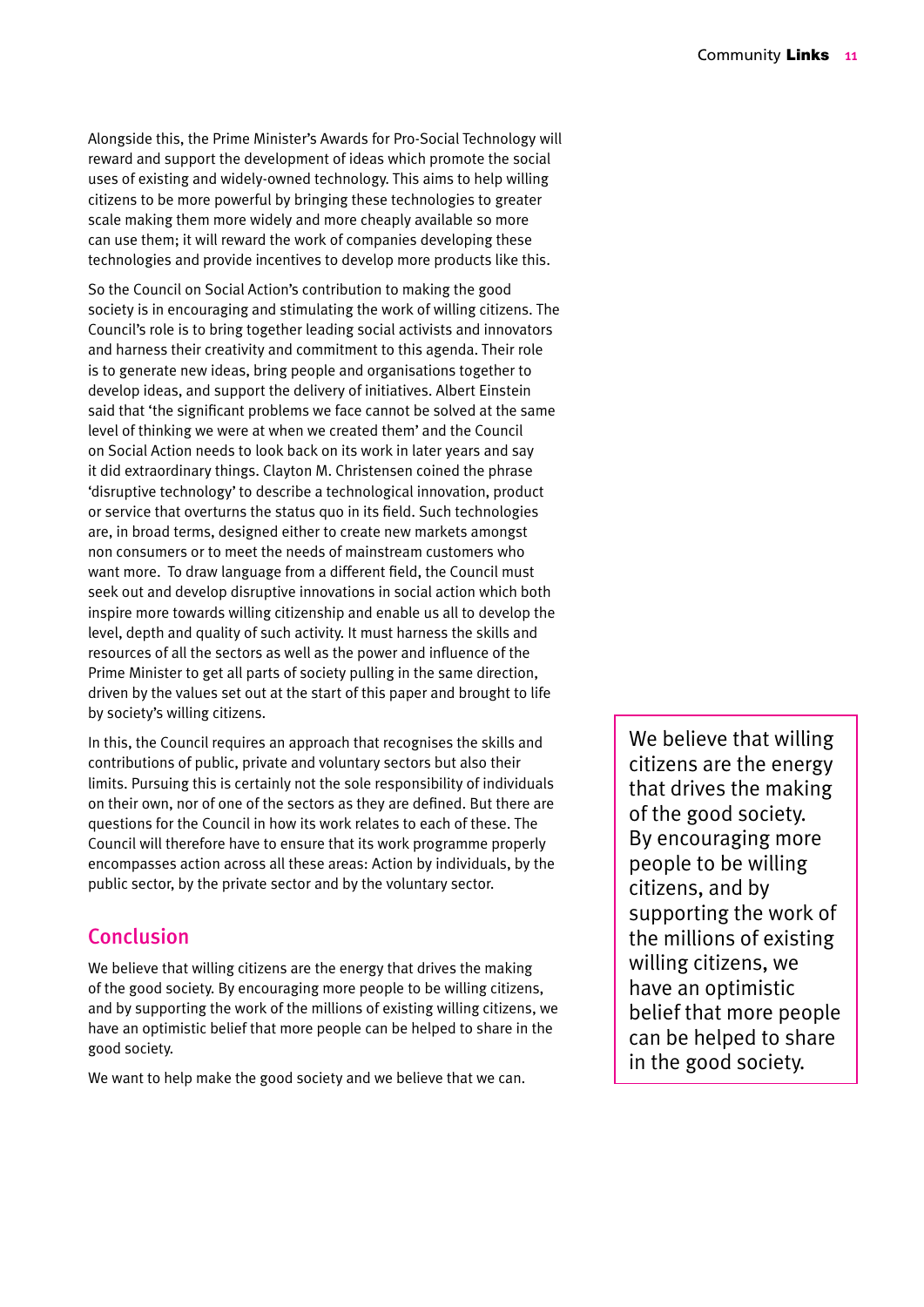#### **References**

BROWN, G (2007) Britain's everyday heroes: the making of the good society. Edinburgh; Mainstream.

BROWN, G (2007b) Speech to the United Nations in New York, 31st July 2007. Available at http://www.number10.gov.uk/output/Page12755.asp [accessed 7 January 2008]

CORNWALL, A. and GAVENTA, G (2001) Bridging the Gap; citizenship, participation and accountability in PLA Notes; February 2001 No. 40. Brighton: Institute of Development Studies.

EDWARDS, M. (2005) 'Civil society', in the encyclopedia of informal education, available at www.infed.org/association/civil\_society.htm. [accessed 7 January 2008]

KNIGHT B, CHIGUDU H and TANDON R (2002) Reviving Democracy; Citizens at the heart of governance. London: Earthscan.

TIMEBANK (2007) Mentoring for New Migrants. London: Citizenship Review.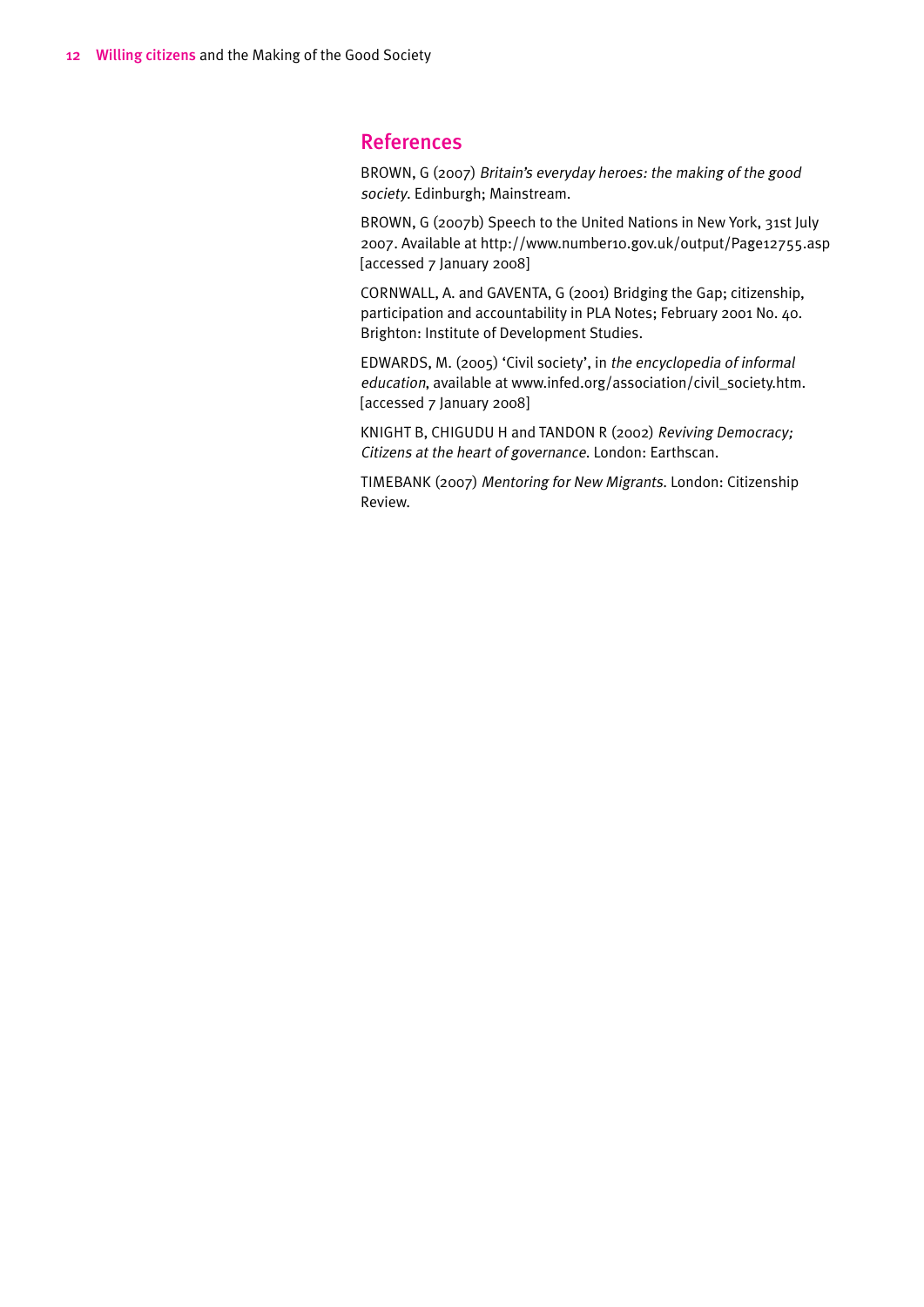### Council on Social Action Papers

The Council on Social Action has produced a series of papers setting out the CoSA programme.

CoSA Paper No. 1, Willing Citizens

CoSA Paper No. 2, Side by side: a report setting out the Council on Social Action's work on one-to-one

CoSA Paper No. 3, Side by side and Implications for Public Services

CoSA Paper No. 4, Collaborative Commitments, written by Prof David Grayson, Doughty Centre for Corporate Responsibility on behalf of CoSA

CoSA Paper No. 5, Council on Social Action: Commentary on Year One

All the CoSA papers are available for download from the CoSA website: www.cabinetoffice.gov.uk/social\_action.aspx

### For more information contact

David Robinson Council on Social Action c/o Links UK Community Links 105 Barking Road London E16 4HQ

Website – www.cabinetoffice.gov.uk/social\_action.aspx email – socialaction@cabinet-office.x.gsi.gov.uk